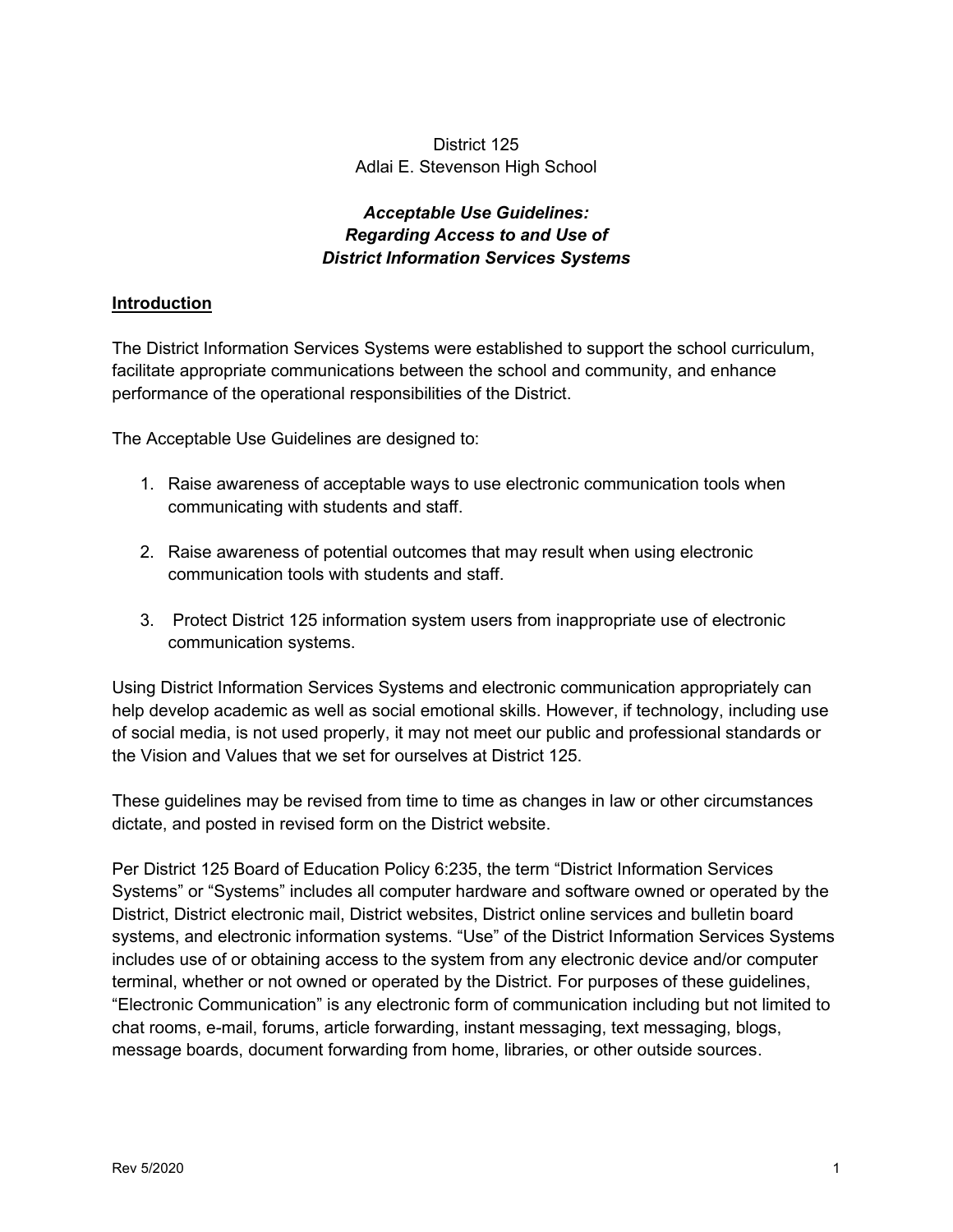### **District Authority**

The District reserves and retains the right to regulate the content of and links to the District Information Services Systems. The Systems do not constitute a public forum. The District has the right to and does monitor use of the Information Services Systems. Except as provided by federal and state statutes protecting the confidentiality of students' records, no user of the District Information Services Systems has an expectation of privacy in connection with such use.

The District retains ownership and use rights over all information, data, and intellectual property produced through use of any and all of the district's information systems.

The District makes no warranties of any kind, express or implied, for the Information Services Systems it is providing. The District will not be responsible for any damages a user suffers. This includes loss of data resulting from delays, non-deliveries, missed deliveries, viruses, or service interruptions whether caused by the District's negligence or by a user's errors or omissions. Use of any information obtained via the Internet is at the user's own risk. The District specifically denies any responsibility for the accuracy or quality of information obtained on the Internet through the use of the District's Systems. All users need to consider the source of any information they obtain, in evaluating the reliability of that information.

District 125 shall not be responsible for any unauthorized charges or fees resulting from access to the Internet.

Many District devices come with a built-in webcam. The District does not have the ability to remotely access the webcam. At no time will the District use webcams to monitor students or employees.

Use of the Systems is a privilege, not a right. Inappropriate, unauthorized, or illegal use may result in cancellation of use privileges and in other appropriate disciplinary and legal action. The Superintendent, or his/her designee shall have the authority to determine inappropriate use as described in these Guidelines, and his/her decision is final.

### **Responsibility**

Use of the District Information Services Systems shall be consistent with the Board of Education policy, the Acceptable Use Guidelines, and the Vision and Values adopted by District 125, as well as with the varied instructional needs, learning styles, abilities and developmental levels of students. Administrators, teachers and staff have a professional responsibility to work together to help students develop the intellectual skills necessary to discriminate among information sources, to identify information appropriate to their age and developmental levels, and to evaluate and use the information to meet their educational goals.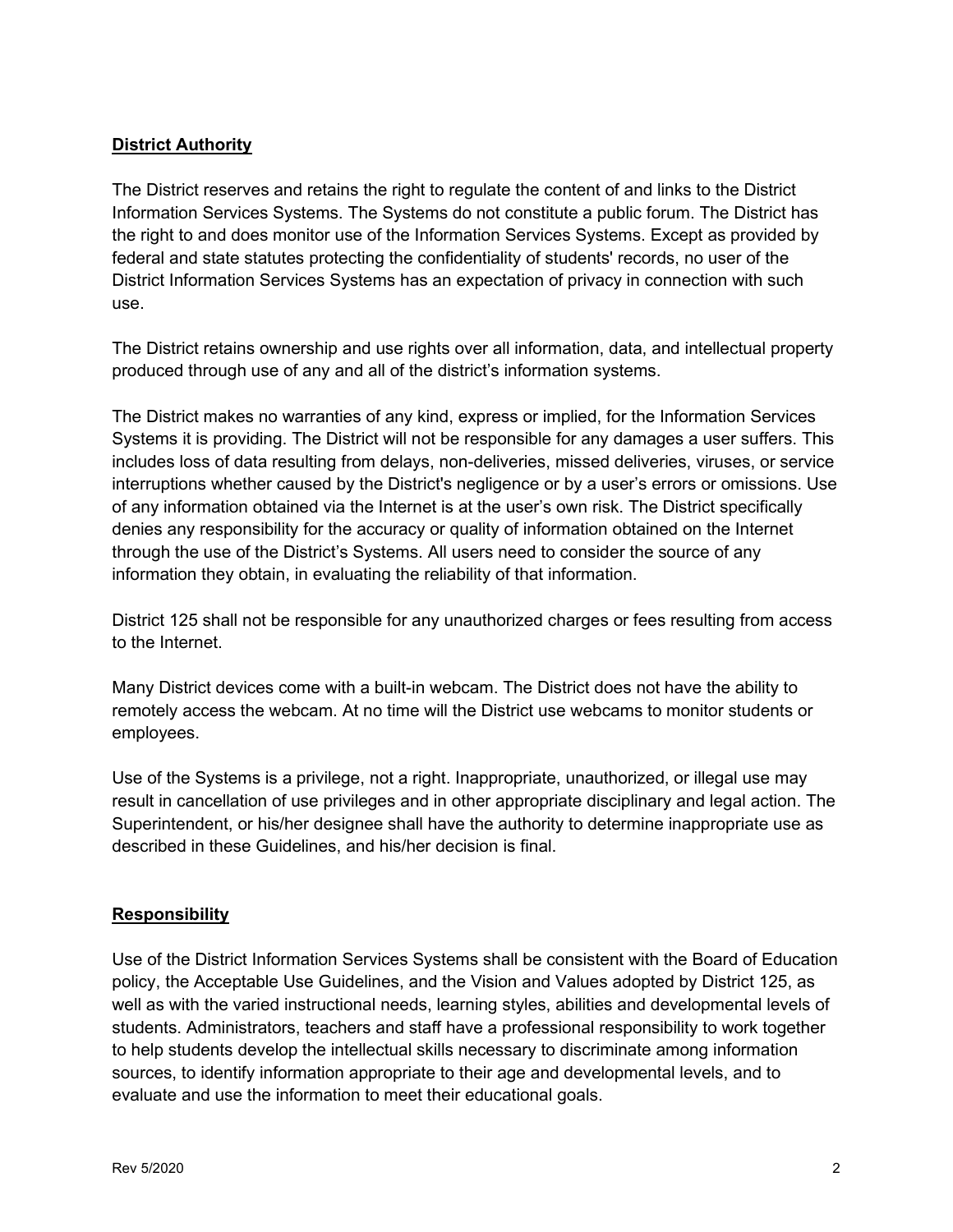When using electronic means to communicate about public business of the District, employees and officers of District 125 should use only the District Information Services Systems – not personal electronic devices  $-$  in order to ensure that communications which are public records and which are not exempt from disclosure under the Illinois Freedom of Information Act (FOIA) are available and accessible to the public if requested under FOIA, and to avoid the potential need to search personal electronic devices for records relating to public business of the District which are responsive to a FOIA request.

Students and District employees are responsible for respecting and protecting the rights of other users in the District and on the Internet.

## **Electronic Communication**

Electronic communication should always be **T**ransparent, **A**ccessible and **P**rofessional (**TAP**) as defined below:

- 1. **The communication is Transparent:** As a public school district, we are expected to conduct non-confidential communications in an open and accountable manner.
- *2.* **The communication is Accessible:** Users of the District Information Services Systems should bear in mind that electronic communications on the Systems are potentially public records of the District, which may be accessed under the Illinois Freedom of Information Act, after content exempt under FOIA has been redacted.
- 3. **The communication is Professional:** All electronic communication from District employees to one another, to members of the public and to students should be written in the manner of professionals, representing District 125, word choices, tone, grammar and subject matter. Communications should be courteous, conscientious, and businesslike.

### **Communication Methods**

- 1. Acceptable Methods
- School website www.d125.org including school-sponsored websites
- District 125 email and collaboration tools
- Infinite Campus Student Parent Portal
- Canvas Learning Management System
- One-way messaging Remind.com Internet service sending text to registered individuals to receive notifications.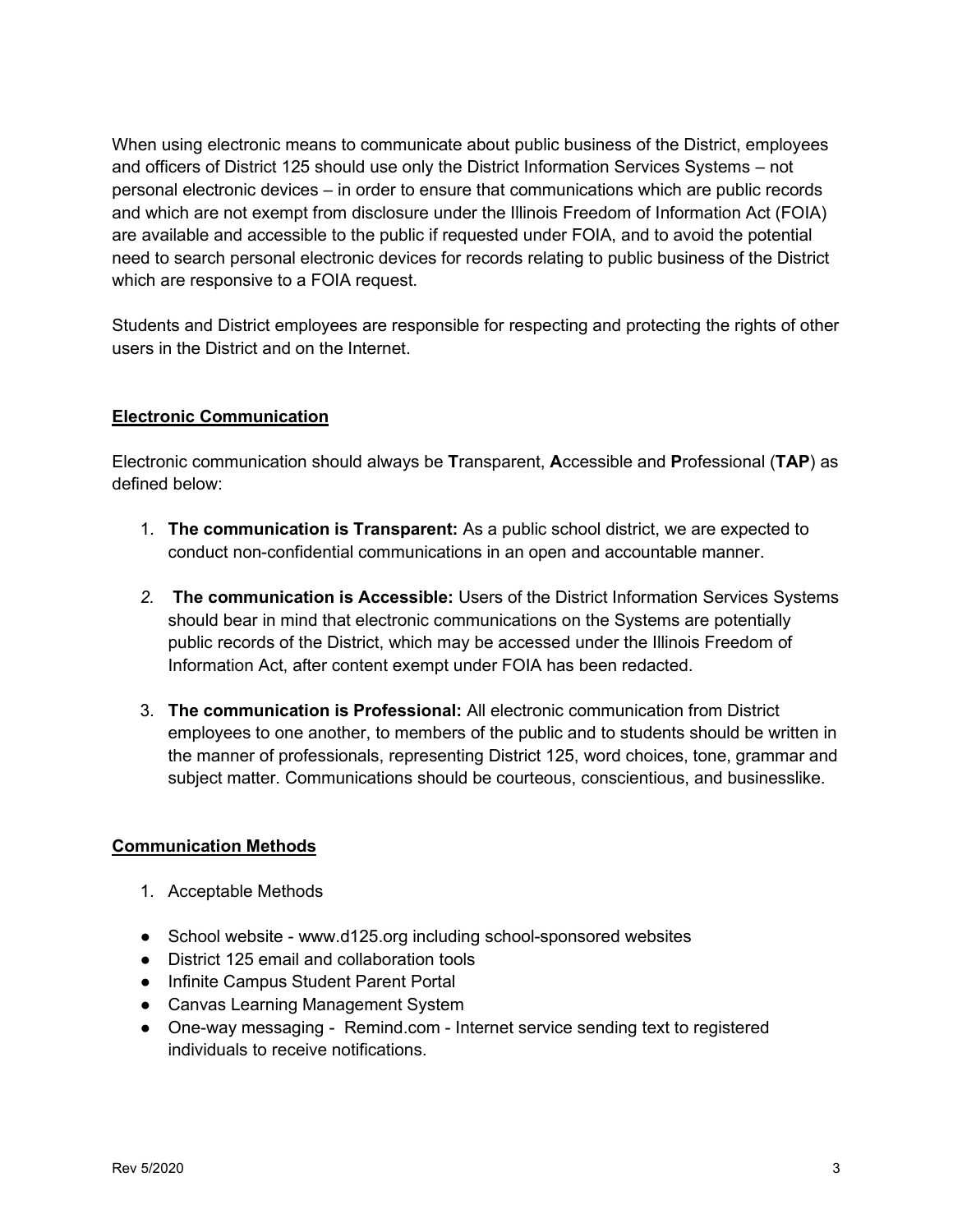- Social Media (Social media is defined as any form of online publication of presence that allows interactive communication, including: social networks, blogs, Internet websites, Internet forums and wikis.)
- Two-way messaging Not encouraged. If two-way texting is necessary, District personnel must follow TAP guidelines, and he/she must obtain parental permission before two-way texting. (Please see Student Activities and Athletic Department guidelines and procedures.)
- Zoom Video Conferencing Must be accessed with Stevenson User ID. Video conference meetings may be recorded by authorized District personnel only and not by students or parents unless express permission is obtained. Recording of meetings may be posted to the District's current Learning Management System.
- 2. Unacceptable Methods
- Non-District email accounts District 125 employees should never use personal email accounts to communicate with students about school matters. Coaches not employed by District 125 during the school day must also follow this expectation.
- Online games and related activities While many people enjoy gaming systems (Wii, Xbox, etc.) and recreational websites that allow them to compete with others through the Internet, these are not acceptable activities for employees to engage in with students.

## **Remote Learning**

Remote learning experiences may consist of several communication methods. When providing remote learning, it is imperative that you only use the acceptable methods as outlined in the above Acceptable Communications section.

There are additional guidelines for administering or participating in a remote learning experience. They are as follows:

- 1. Ensure your confidentiality and integrity (host or participant) as well as for the product(s) you create, receive, maintain, or transmit.
- 2. Protect against any reasonably anticipated threats or hazards to the security or integrity of the remote learning experience.
- 3. Protect against any unnecessary uses or disclosures of personal information, that is not permitted or required under the privacy regulations.
- 4. All participants must be compliant and respect the goal and activities of each session.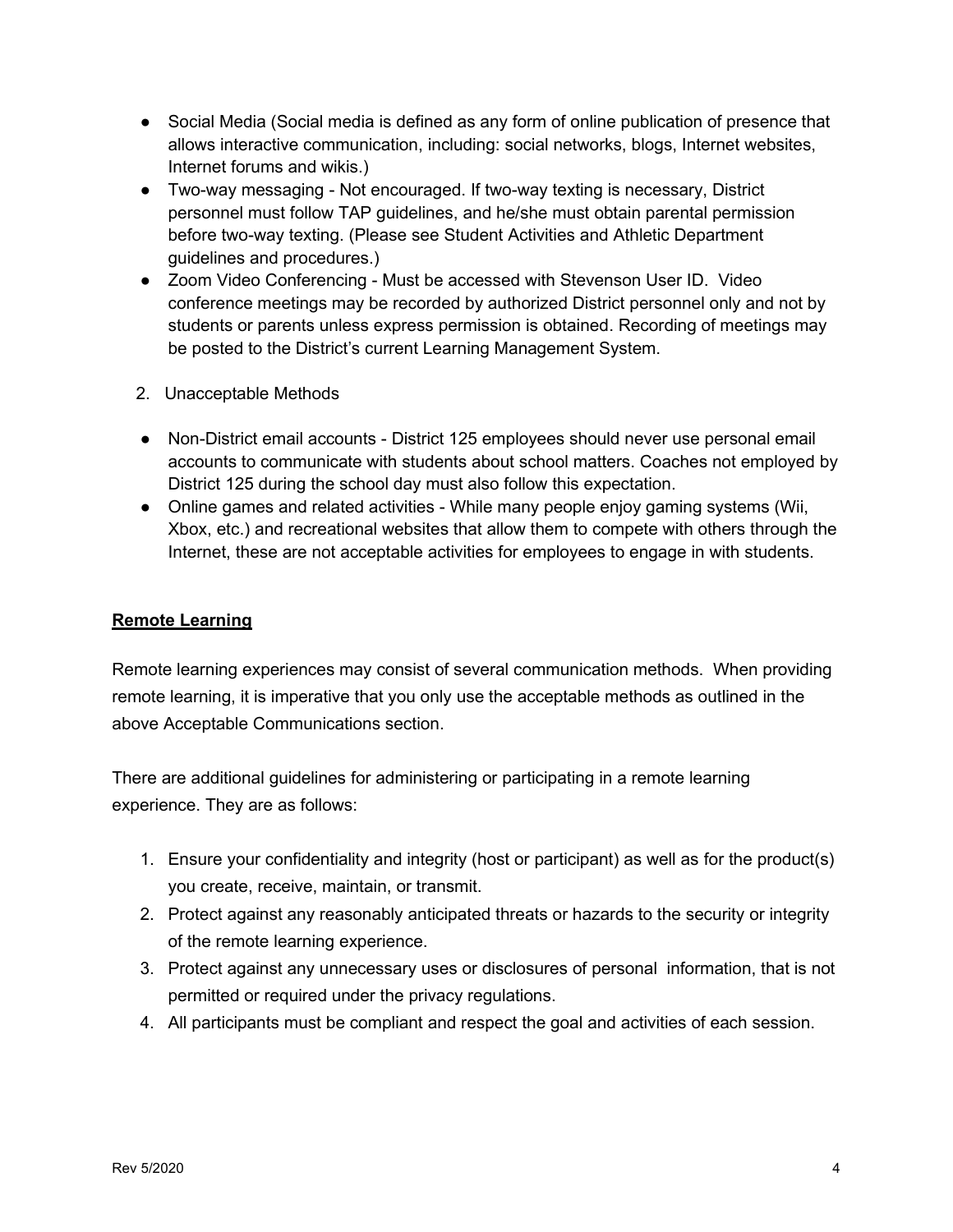Access Control

- 1. (Host Only) Follow technical policies and procedures that maintain your electronic protected information and allow access only to authorized school personnel.
- 2. Establish (and implement as needed) procedures for obtaining necessary electronic user (host or participant) health information during an emergency.
- 3. Implement electronic procedures that terminate an electronic session after a predetermined time of inactivity.
- 4. Use the school's approved mechanism for encrypting and decrypting electronic protected user (host or participant) information.

## Audit Controls:

1. Use only the school approved hardware, software, and/or procedural mechanisms to record or monitor your (host or participant) activity and your (host or participant) information.

# Integrity:

1. Protect your (host or participant) information from improper alteration or destruction.

Person or Entity Authentication:

- 1. Verify that a person or entity (host or participant) seeking access is the one claimed.
- 2. (Host only) Protect the session to ensure access is protected by the approved authentication system.

Transmission Security:

1. Ensure that information (host or participant) that is being transmitted over a network is in fact secure before sending.

# **Official School Organizations and Social Media Communications**

All communication is required to follow TAP guidelines. Employees should obtain their supervisor's approval prior to setting up a school-related social network and register the site with the school Public Information Office online at d125.org. Review and reference the Stevenson Social Media Guidelines which are posted on our school website and Facebook page. Guidelines for use of Facebook are outlined below, as Facebook is currently the most commonly used form of social media. However, the principles reflected in these guidelines should be followed when using any form of social media.

## **Using Facebook**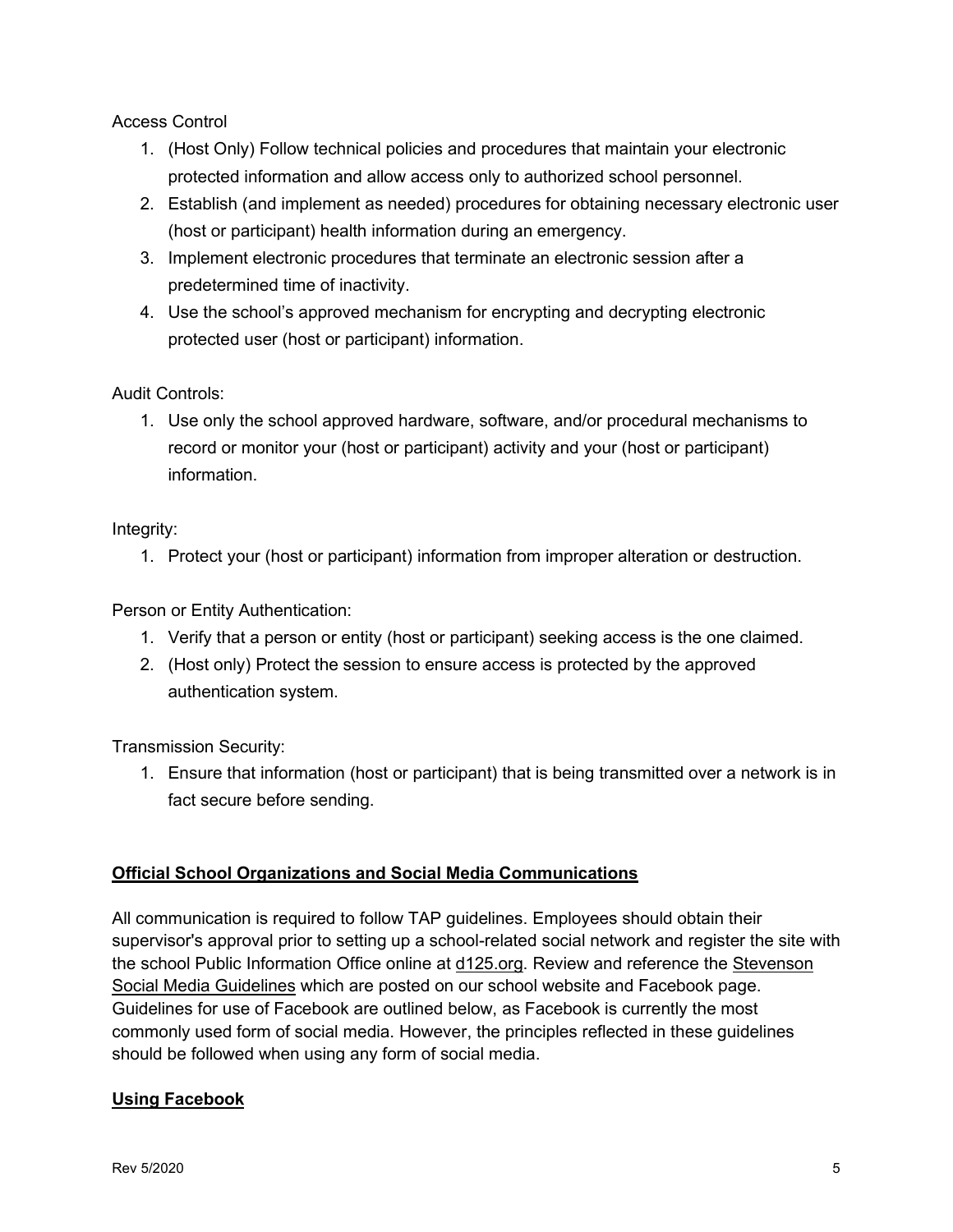Setting up a Facebook Fan Page for student groups:

A Facebook Fan Page, as distinguished from a Facebook Group, can be appropriate as a supplemental method of communicating electronically with student groups if it is set up correctly. Unlike Facebook Groups, Fan Pages are public and visible to unregistered students and parents. District 125 guidelines must be followed when publishing content to any website. Photos of students should not be posted in conjunction with their names or other personally identifiable information. An employee should use his or her " $@d125.org"$  email address to register as a contact for the Page so that any feedback or comments are sent to the District, and not to any personal email addresses.

Setting up a Facebook Group Page:

While not the preferred method, a Facebook Group can be appropriate in certain situations. A Facebook Group may only be owned and must be monitored by a District 125 employee who has received administrative approval to set up the Group. Unlike Facebook Fan Pages, Group pages are not visible for unregistered students and parents and thus not searchable. Due to the nature of two-way messaging within a group, the District employee responsible for the Group must monitor its communications frequently. District 125 guidelines for publishing content to any website apply to Facebook Group Pages, including the prohibition on posting photos of students in conjunction with their names or other personally identifiable information. The responsible employee should use his or her "@d125.org" email address to register as contact for the Group, so that any feedback or comments are sent to the District, not to any personal email addresses.

If you decide to establish a fan or group page, you must notify the parents or guardians of your students in advance that you'll be using the site to communicate information to your group in addition to other methods such as websites, email, or form letters. You must also inform parents or guardians that these pages may contain commercial advertising that is not endorsed by District 125. Since not every student has a Facebook Page or access to Facebook, you must consider this when posting to your page. District 125 cannot require students to have a Facebook account. Therefore, you must make any information posted on Facebook accessible to non-Facebook users by alternate means.

## **Social Media Websites for Personal Purposes**

Important reminders for employees who use Facebook, Twitter, LinkedIn, blogs or other social media websites. All District employees who use personal technology and social media shall always adhere to the high standards for appropriate school relationships required by policy 5:120 ("Employee Ethics; Conduct; and Conflict of Interest") regardless of the ever-changing social media and personal technology platforms available.

## **General Guidelines**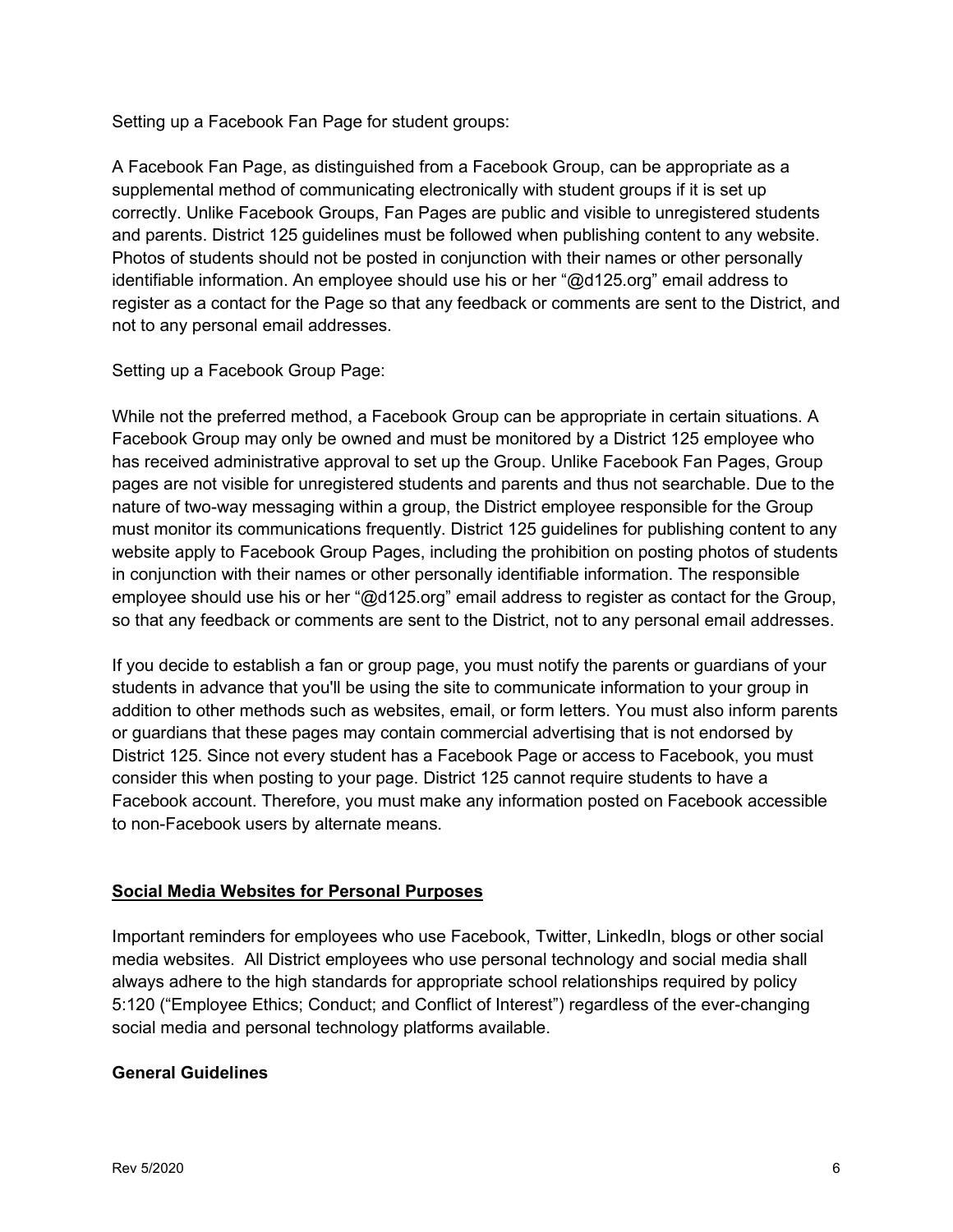- 1. Employees who use Facebook to communicate with friends, family, and their personal network should ensure their privacy settings are set to "Only Friends." Using the "Friends of Friends" or "Acquaintances" settings opens Facebook content to a much larger group of people including students and parents. staff members should never "friend" students who are a currently enrolled in District 125, or accept their "friend requests." An employee who has previously "friended" a currently enrolled District 125 student should "defriend" that student immediately. These guidelines apply to other relevant social media applications such as Instagram, SnapChat, TikTok, etc. The wall between the role of a public educator and personal friendships with students should always be visible and strongly communicated.
- 2. Employees should not publish, post pictures, or engage in a dialogue whether in social media, a blog, a discussion thread or another website that compromises their professionalism, integrity and ethics as District 125 professionals. A good question to ask is, does this communication satisfy TAP guidelines?
- 3. District 125 employees are expected to ensure that their online activities do not interfere with fulfilling their job requirements or their commitments to the students and community of District 125.
- 4. When contributing to online content, District 125 employees should:
	- Use good judgment and common sense
	- Post accurate information
	- Not post defamatory, libelous, vulgar, obscene, abusive, profane, threatening, or otherwise offensive or illegal information or materials
	- Comply with copyright laws
	- Respect the privacy of staff members or of students
- 5. Employees who are not authorized to speak on behalf of District 125 in an official capacity should preface any online expression of opinions or comments about District 125 or its programs with a disclaimer clearly stating that their comments do not represent the views of District 125.
	- For example: "The postings on this site are my own and do not necessarily represent the views or positions of my employer," or "My online postings/opinions are my own, not those of District 125."
- 6. When using the District Information Services Systems to communicate, Employees should know and comply with other existing District policies, rules, and conduct standards such as including those which pertain to harassment, anti-bullying (including cyberbullying), and students/staff relations. See Our Guide for Responding Online at d125.org.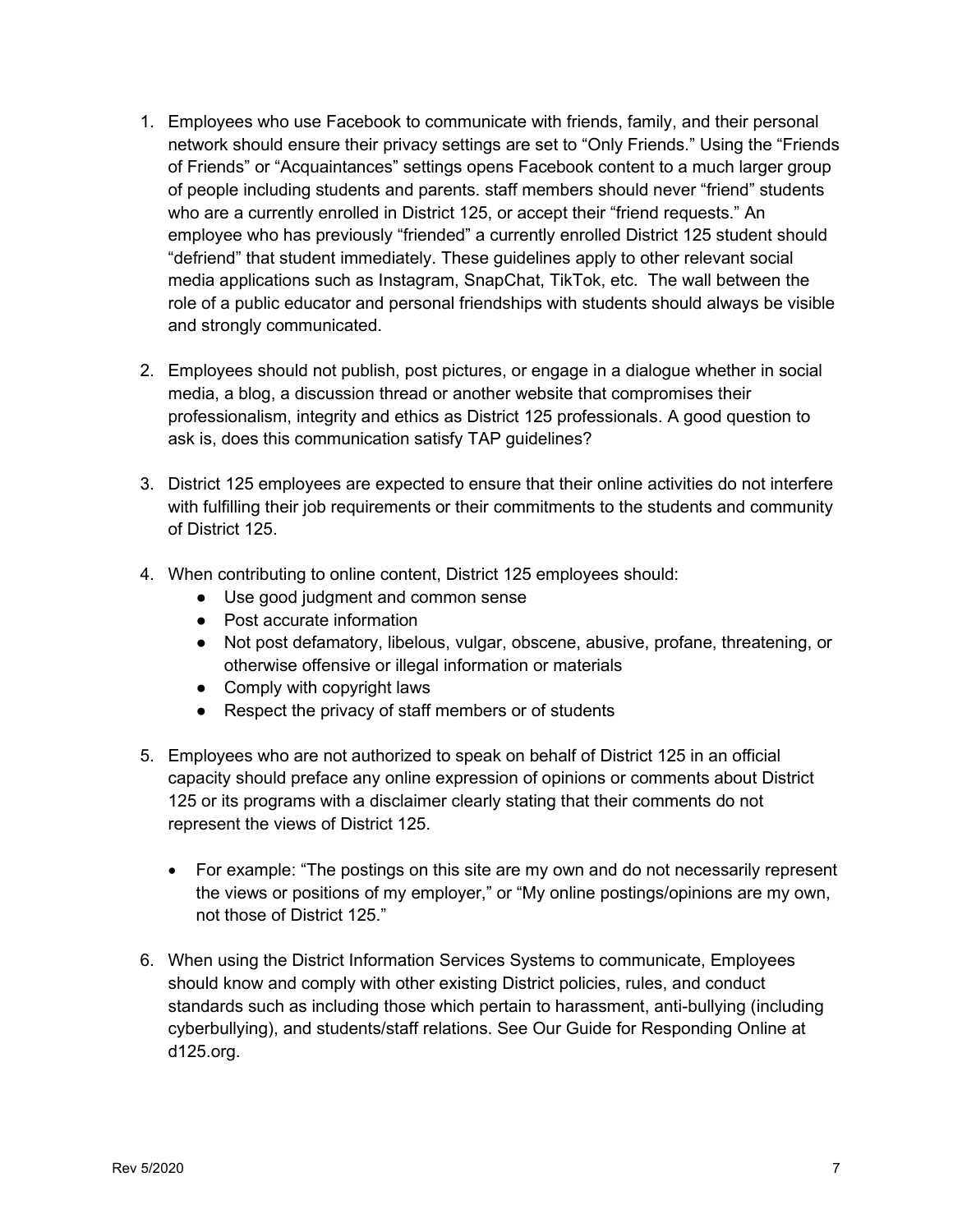7. Employees must maintain the confidentiality of privileged information, including student record information, personnel information, and other confidential District information.

## **Prohibitions**

District students, employees, contractors, and guests are expected to act in a responsible, ethical and legal manner consistent with District policy, accepted rules of network etiquette, and federal and state law.

It is prohibited to use the District Information Services Systems:

- 1. To facilitate illegal activity.
- 2. For product advertisement or political lobbying.
- 3. For hate mail, discriminatory remarks, and defensive or inflammatory communication.
- 4. For unauthorized or illegal installation, distribution, reproduction, or use of copyrighted materials, including copyrighted software and school logo.
- 5. To access obscene or pornographic material.
- 6. For commercial or for profit purposes.
- 7. To communicate with inappropriate language or profanity.
- 8. To transmit material likely to be offensive or objectionable to recipients.
- 9. To intentionally obtain or modify files, passwords, and data belonging to others.
- 10. To impersonate another user, or to use anonymity or pseudonyms.
- 11. For fraudulent copying, communications, or modification of materials in violation of copyright laws.
- 12. To load or use unauthorized games, programs, files, or other electronic media.
- 13. To disrupt the work of other users.
- 14. To destroy, modify, or abuse network hardware or software.
- 15. To quote personal communications in a public forum without the original author's or speaker's prior consent.
- 16. The illegal use of copyrighted software by students and District employees is prohibited.
- 17. To use the networks while access privileges are suspended or revoked.

### *Users are advised that to protect the integrity of the Information Services Systems:*

- 1. The District has the right to and does monitor the use of the Systems.
- 2. Employees and students may not reveal their passwords to another individual.
- 3. Users must not use a computer that has been logged into using another person's name.
- 4. Users should not use computers to which they have not been given access by authorized personnel of the District.
- 5. A user who is identified as a security risk or who violates the Acceptable Use Guidelines may be denied access to the Systems.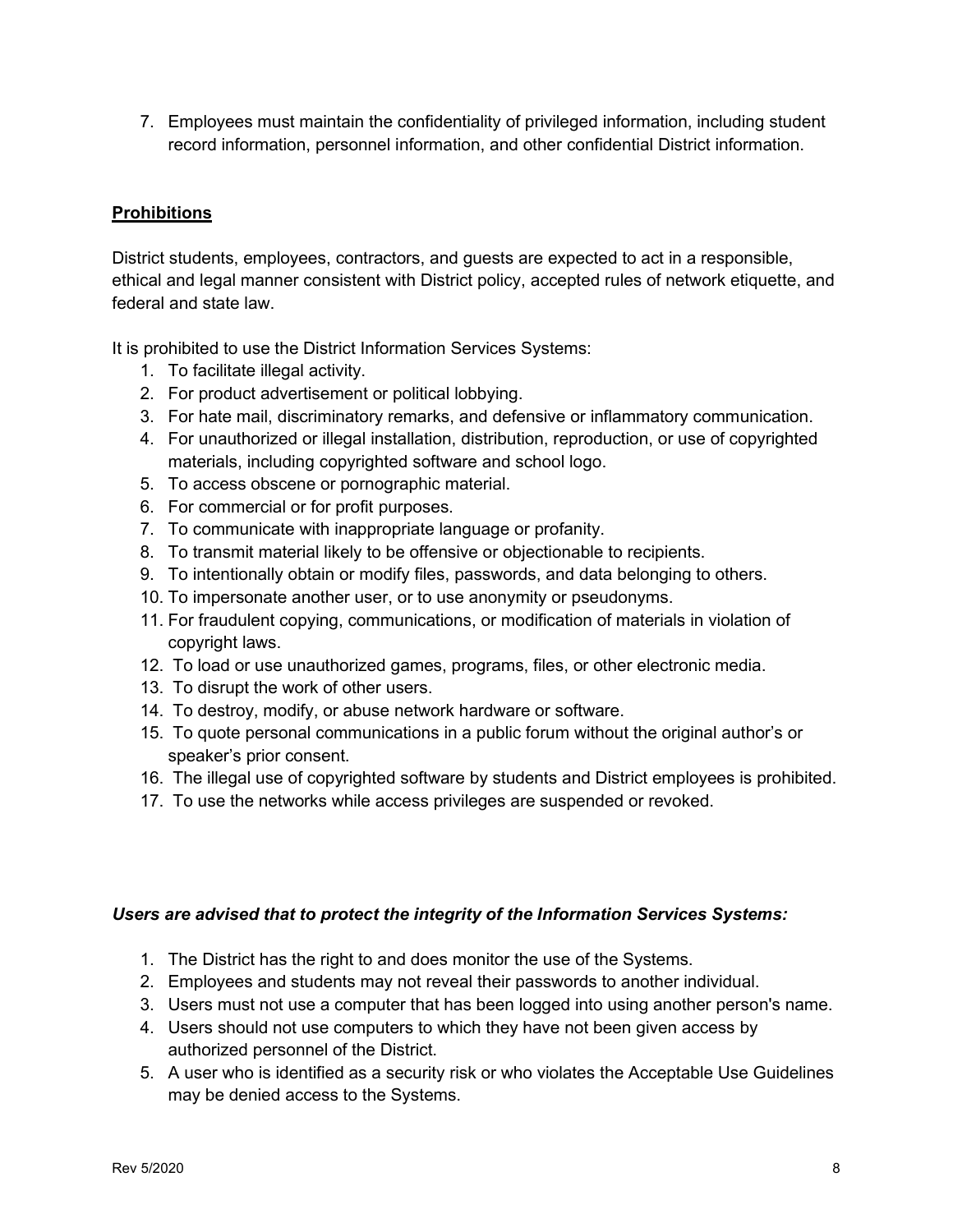### **Safety & Security**

To the extent possible, users of the network will be protected from harassment or unwanted or unsolicited communication. Any network user who receives threatening or unwelcome communications should immediately bring them to the attention of a teacher or administrator.

Network users should not publish or reveal personal information about themselves or others on the network.

In order to maintain the security of the Systems, authorized users are prohibited from engaging in the following actions:

- 1. Use of unauthorized personal equipment attached, connected, and/or installed to the District's network.
- 2. Intentionally disrupting the use of the Systems network or technology resources for other users, including, but not limited to, disruptive use of any processes or programs, sharing logins and passwords or utilizing tools for ascertaining passwords, spreading computer viruses, engaging in "hacking" of any kind, use of proxy or filter avoidance software or devices, and/or engaging in computer tampering of any kind.
- 3. Disclosing the contents or existence of District computer files, confidential documents, email correspondence, or other information to anyone other than authorized recipients.
- 4. Downloading and/or installing and/or using unauthorized software, games, programs, files, electronic media, and/or stand-alone applications. Staff members are authorized to download or use items that are directly related to their job duties and only by following appropriate procedures.
- 5. Network security is a high priority. If you can identify a security problem on the network, you must notify a system administrator. Do not demonstrate the problem to other users.

### **Students¶ Personal Electronic Devices**

District personnel may temporarily confiscate a student's personal electronic device when there are reasonable grounds to suspect the student is using or has used the device to violate the law or school rules, including these Acceptable Use Guidelines.

District personnel may search content stored on a student's personal electronic device when there are reasonable grounds to suspect that doing so will reveal evidence that the student has used the device to violate the law or school rules, including these *Acceptable Use Guidelines*. Except in exigent circumstances posing a significant risk of danger to members of the school community, school personnel will obtain permission of the student whose personal electronic device they wish to search, and of his or her parent or guardian, before conducting the search. Except in such exigent circumstances, if the student and parent or guardian refuse permission, District personnel will seek a warrant to search the personal electronic device.